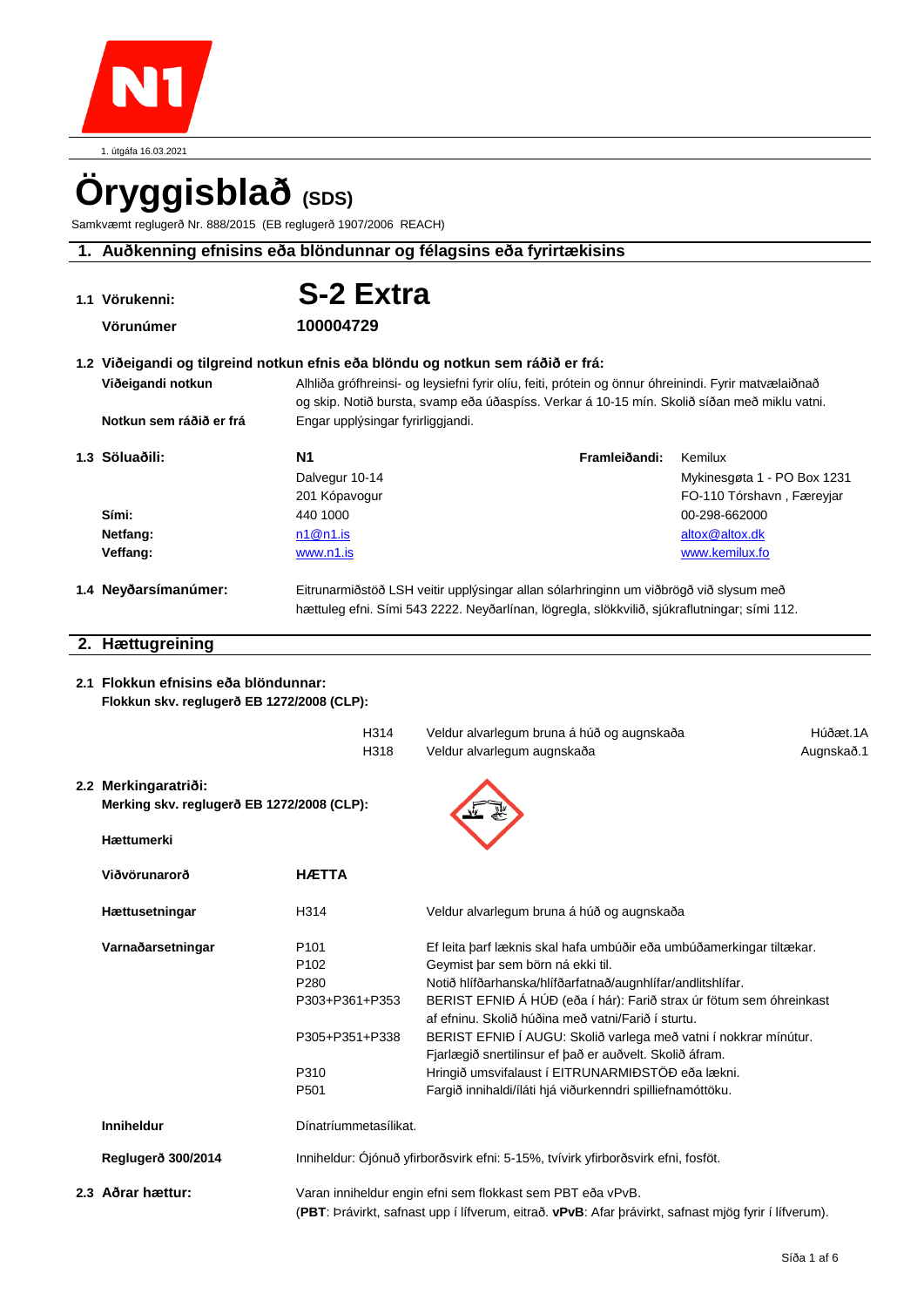# **SAFETY DATA SHEET**

**Safety data sheet according to (EC) No. 1907/2006** 

# **SECTION 1: Identification of the substance/mixture and of the company/undertaking**

## **1.1. Product identifier:**

## S-2 EXTRA

## **1.2. Relevant identified uses of the substance or mixture and uses advised against:**

Heavy duty all-round cleaning agent which dissolves oil, dirt, fats, proteins on all washable surfaces in food processing, fishing industries and on ships. Apply with brush, sponge or atomizer.

Use 1 part to 10 parts of water. Let the solution work for 10-15 minutes. Rinse with plenty of water.

## **1.3. Details of the supplier of the safety data sheet:**

Kemilux

#### Mykinesgøta 1 - P.O.Box 1231

FO-110 Tórshavn - Faroe Islands

Phone: +298 662000 - Fax +298 350831

Responsible person for the safety data sheet (e-mail): altox@altox.dk

#### **1.4. Emergency telephone number:**

NHS (England or Wales): Dial 111 or 0845 4647 NHS 24 (Scotland): Dial 111

# **SECTION 2: Hazards identification**

**2.1. Classification of the substance or mixture:**  Corrosive liquid. CLP (1272/2008): Skin Corr. 1A;H314 Eye Dam. 1;H318 **2.2. Label elements:**  Contents: Disodium metasilicate



H314: Causes severe skin burns and eye damage.

P101: If medical advice is needed, have product container or label at hand.

P102: Keep out of reach of children.

P280: Wear protective gloves/protective clothing/eye protection/face protection.

P303+P361+P353+P310: IF ON SKIN (or hair): Remove/Take off immediately all contaminated clothing. Rinse skin with water/shower. Immediately call a POISON CENTER or doctor/physician.

- P305+P351+P338+P310: IF IN EYES: Rinse cautiously with water for several minutes. Remove contact lenses, if present and easy to do. Continue rinsing. Immediately call a POISON CENTER or doctor/physician.
- P501: Dispose of contents/container in accordance with applicable regulations.
- **2.3. Other hazards:** None known.

PBT/vPvB: No ingredients are PBT/vPvB, according to the criteria in REACH Annex XIII.

# **SECTION 3: Composition/information on ingredients**

| 3.2. Mixtures:     |                                                       |              |                   |                                       |                     |                                                                                             |
|--------------------|-------------------------------------------------------|--------------|-------------------|---------------------------------------|---------------------|---------------------------------------------------------------------------------------------|
| $\%$ w/w<br>$5-10$ | Substance name<br>Alcohol-<br>ethoxylate, $C_{10-16}$ | CAS-no.<br>- | EC-no.<br>Polymer | Index-no.<br>$\overline{\phantom{a}}$ | REACH reg.-no.<br>- | <b>Classification</b><br>Acute Tox. $4:$ H $302$<br>Skin Irrit. 2:H315<br>Eye Dam. $1;H318$ |
| $\leq 5$           | <b>Disodium</b><br>metasilicate                       | 6834-92-0    | 229-912-9         | $014 - 010 - 00 - 8$                  |                     | Skin Corr. 1B;H314<br>Eye Dam. 1; H318<br><b>STOT SE 3; H335</b>                            |
| $\leq$ 5           | Disodium<br>Cocoamphodipropionate                     | 68604-71-7   | 271-704-5         | $\sim$                                |                     | Eye Irrit. $2;H319$                                                                         |

Wording of hazard statements - see section 16.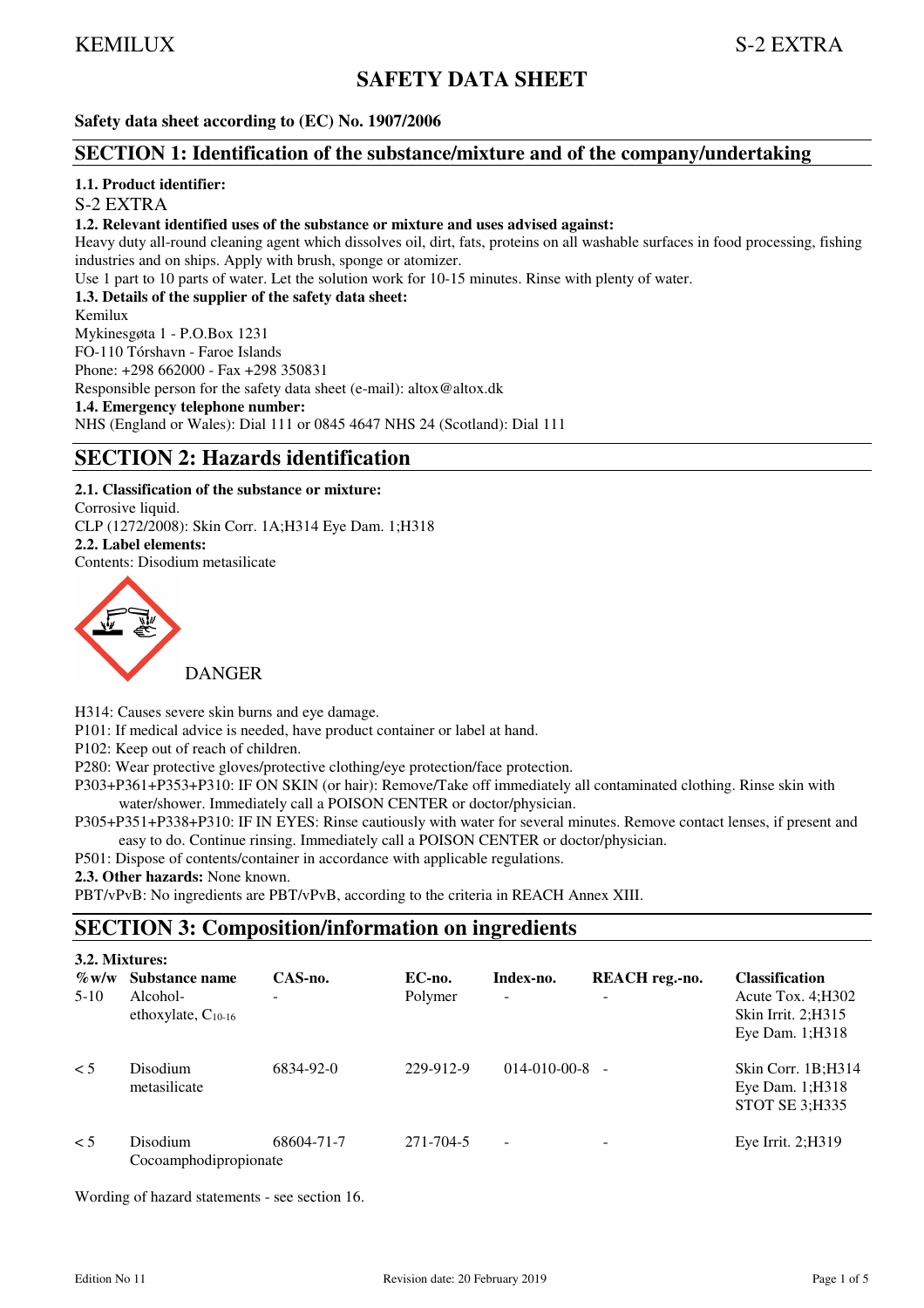# **SECTION 4: First aid measures**

#### **4.1. Description of first aid measures:**

Inhalation: Move the affected person to fresh air. Keep at rest. If needed: get medical attention.

Skin contact: Remove all contaminated clothing. Wash skin with water and mild soap. Seek medical advice; continue to flush on the way.

- Eye contact: Immediately flush with water or physiological salt water for at least 15 minutes, holding eye lids open, remember to remove contact lenses, if any. Get medical attention; continue to flush on the way.
- Ingestion: Rinse mouth and drink plenty of water. **Do not induce vomiting**. If vomiting occurs, keep the head down to prevent gastric content from entering the lungs. Call an ambulance immediately.

#### **4.2. Most important symptoms and effects, both acute and delayed:**

Corrosion of skin, eyes, mucous membranes and gastrointestinal tract. Inhalation may cause coughing, breathing difficulties, dizziness and discomfort.

#### **4.3. Indication of any immediate medical attention and special treatment needed:**

In case of unconsciousness: Seek medical advice immediately. Show this safety data sheet to a physician or emergency ward.

# **SECTION 5: Firefighting measures**

## **5.1. Extinguishing media:**

Not flammable.

#### **5.2. Special hazards arising from the substance or mixture:**

Not relevant (the product is not combustible).

## **5.3. Advice for firefighters:**

When extinguishing surrounding fires use breathing apparatus with an independent source of air.

# **SECTION 6: Accidental release measures**

## **6.1. Personal precautions, protective equipment and emergency procedures:**

Use personal protective equipment - see section 8. Avoid further spreading. Ventilate area of leak or spill.

## **6.2. Environmental precautions:**

Do not empty into drains - see section 12. Inform appropriate authorities in accordance with local regulations.

#### **6.3. Methods and material for containment and cleaning up:**

Take up with absorbent material (e.g. general-purpose binder) and place in marked container for disposal. Clean with water. Further handling of spillage - see section 13.

#### **6.4. Reference to other sections:**

See references above.

# **SECTION 7: Handling and storage**

## **7.1. Precautions for safe handling:**

Avoid all contact with skin, eyes and clothing. Wash contaminated skin immediately with water. Avoid breathing vapours. Provide adequate ventilation. Change contaminated clothes immediately. Required access to water and eye wash fountain.

## **7.2. Conditions for safe storage, including any incompatibilities:**

Store in tightly closed original container. Keep in a dry, non-freezing and well-ventilated place.

Store securely and out of reach of unauthorized personnel and separated from food, feed, drugs etc.

## **7.3. Specific end use(s):**

See section 1.

# **SECTION 8: Exposure controls/Personal protection**

# **8.1. Control parameters:**

Occupational exposure limits (EH40/2015 with later amendments (2018)): None

# DNEL/PNEC: No CSR.

# **8.2. Exposure controls:**

Appropriate engineering controls: Ensure adequate ventilation.

Personal protective equipment:

- Inhalation: In case of inadequate ventilation: Use an approved mask with a particle filter: P2 (EN149). The filter has a limited lifetime and must be changed. Read the instruction.
- Skin: Wear protective gloves (EN374) of neoprene or nitrile (> 0.3 mm). It has not been possible to find data for breakthrough time. In case of spill on the glove, it is recommended to change it.
- Eyes: Tightly fitting safety goggles (EN166) or face shield.

Environmental exposure controls: None particular.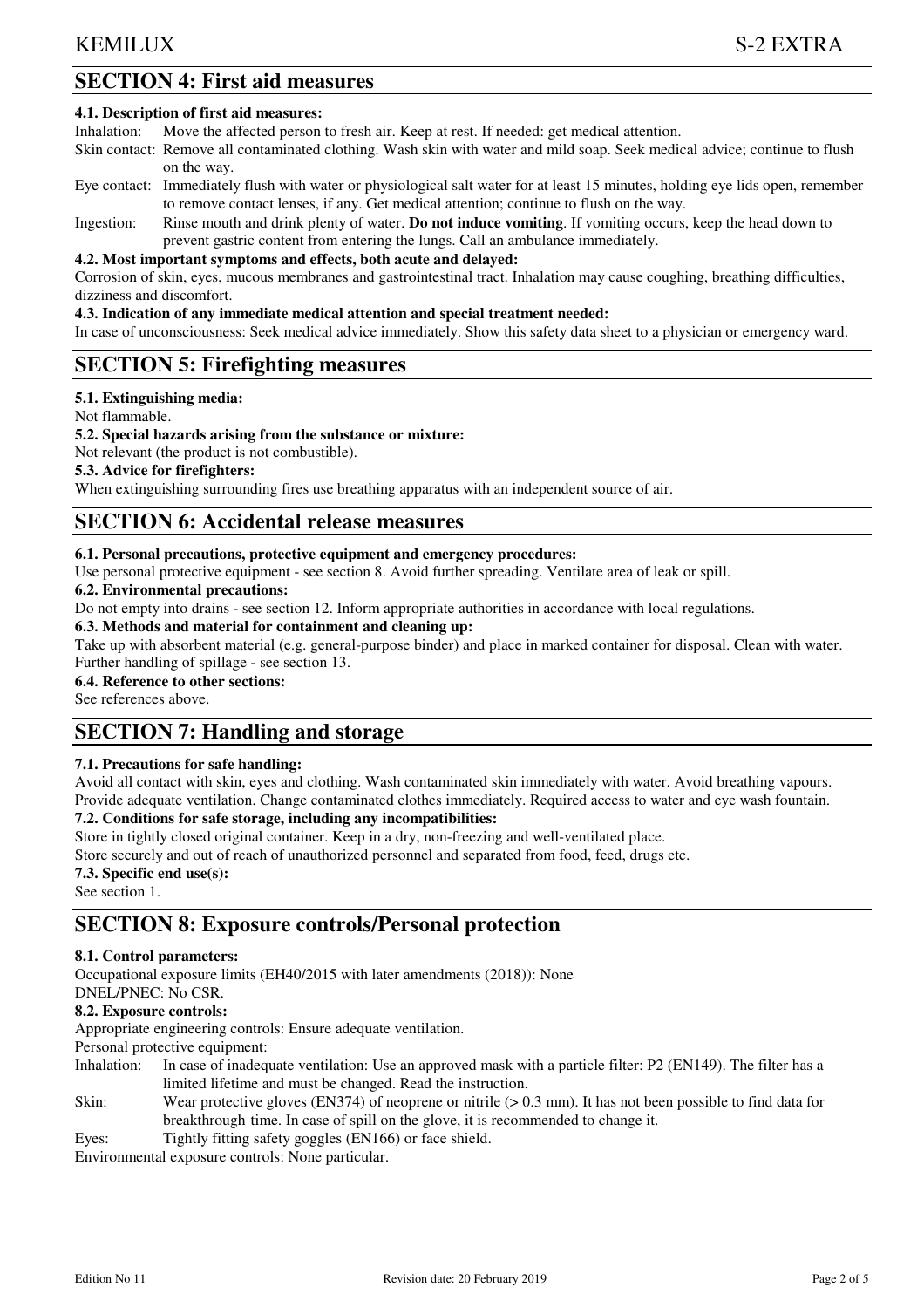# **SECTION 9: Physical and chemical properties**

## **9.1. Information on basic physical and chemical properties:**

| Appearance:                                                 | Clear colourless liquid           |
|-------------------------------------------------------------|-----------------------------------|
| Odour:                                                      | Weak                              |
| Odour threshold:                                            | Not determined                    |
| $pH$ :                                                      | 13.1 (concentrate), 11 (dilution) |
| Melting point / freezing point $(^{\circ}C)$ :              | Not determined                    |
| Initial boiling point and boiling range $({}^{\circ}C)$ :   | ~100                              |
| Decomposition temperature $({}^{\circ}C)$ :                 | Not determined                    |
| Flash point $(^{\circ}C)$ :                                 | Not applicable                    |
| Evaporation rate:                                           | Not determined                    |
| Flammability (solid, gas):                                  | Not applicable                    |
| Upper/lower flammability or explosive limits (vol. $-\%$ ): | Not applicable                    |
| Vapour pressure:                                            | Not determined                    |
| Vapour density $(air=1)$ :                                  | Not determined                    |
| Relative density (g/ml):                                    | 1.07                              |
| Solubility:                                                 | Completely soluble in water       |
| Partition coefficient: n-octanol/water, $Log Kow$ :         | Not determined                    |
| Auto-ignition temperature $({}^{\circ}C)$ :                 | Not determined                    |
| Viscosity:                                                  | Not determined                    |
| Explosive properties:                                       | Not applicable                    |
| Oxidising properties:                                       | Not applicable                    |
| 9.2. Other information:                                     | None relevant                     |
|                                                             |                                   |

# **SECTION 10: Stability and reactivity**

**10.1. Reactivity:**  No available data **10.2. Chemical stability:**  Stable under normal conditions - see section 7. **10.3. Possibility of hazardous reactions:**  None known. **10.4. Conditions to avoid:**  Excessive heating or freezing. **10.5. Incompatible materials:**  Generally, avoid mixing with other chemicals, especially other detergents. **10.6. Hazardous decomposition products:**  When heated to high temperatures (decomposition) toxic gasses are formed such as oxides of carbon.

# **SECTION 11: Toxicological information**

# **11.1. Information on toxicological effects:**

| <b>Hazard class</b>   | Data                                                                       | <b>Test</b>     | Data source  |
|-----------------------|----------------------------------------------------------------------------|-----------------|--------------|
| Acute toxicity:       |                                                                            |                 |              |
| Inhalation            | $LC_{50}$ (rat) = >2.06 mg/l air/4H (Disodium metasilicate)                | Read-across     | <b>ECHA</b>  |
| Dermal                | $LD_{50}$ (rat) = >5000 mg/kg (Disodium metasilicate)                      | Read-across     | <b>ECHA</b>  |
| Oral                  | $LD_{50}$ (rat) = 770 mg/kg (corrosion) (Disodium metasilicate)            | No info         | <b>RTECS</b> |
|                       | LD <sub>50</sub> (rat) = 300-2000 mg/kg (Alcohol ethoxylate, $C_{10-16}$ ) | <b>OECD 401</b> | <b>ECB</b>   |
| Corrosion/irritation: | Skin corrosion, rabbit (Disodium metasilicate)                             | OECD 404        | <b>ECHA</b>  |
|                       | Severe irritation, eye, rabbit (Alcohol ethoxylate, $C_{10-16}$ )          | No info         | <b>CESIO</b> |
|                       | Eye irritation, rabbit (Disodium Cocoamphodipropionate)                    | No info         | <b>CESIO</b> |
| Sensitization:        | Not sensitising, mouse (Disodium metasilicate)                             | <b>OECD 429</b> | <b>ECHA</b>  |
| $CMR$ :               | No mutagenic or reproduction toxic effects (Disodium metasilicate)         | Read-across     | <b>ECHA</b>  |

Information on likely routes of exposure: Inhalation, skin and ingestion. Symptoms:

| Inhalation: | Atomized product can irritate the upper respiratory tract. Symptoms can be throat pain, coughing and |  |  |  |  |
|-------------|------------------------------------------------------------------------------------------------------|--|--|--|--|
|             | difficulty in breathing.                                                                             |  |  |  |  |
| Skin:       | Severe irritation with pain, blisters and sores. Degreases skin.                                     |  |  |  |  |
|             |                                                                                                      |  |  |  |  |

Eyes: Severe irritation with redness, pain and blurred vision. May induce permanent damage of cornea. Ingestion: Irritation to corrosion of the gastrointestinal tract with nausea, stomach ache, vomiting and diarrhoea.

Chronic effects: Frequent or prolonged skin contact may defat the skin, cause eczema, cracking, redness and itching and cause an allergic response.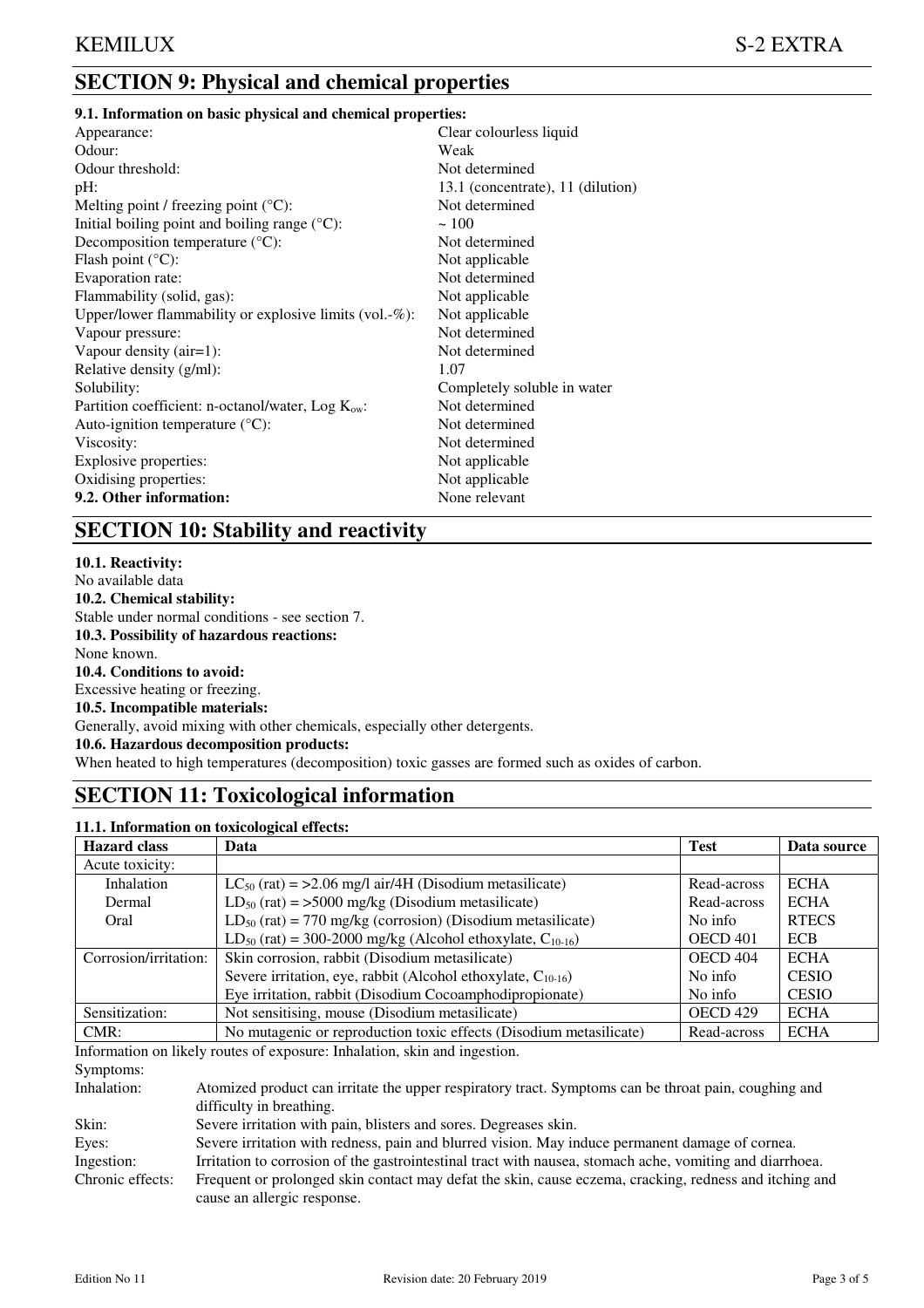# **SECTION 12: Ecological information**

| 12.1. Toxicity: |                                                                               |                      |                   |  |  |
|-----------------|-------------------------------------------------------------------------------|----------------------|-------------------|--|--|
| <b>Aquatic</b>  | Data                                                                          | <b>Test (Media)</b>  | Data source       |  |  |
| Fish            | $LC_{50}$ (Oncorhynchus mykiss, 96h) = 260-310 mg/l (Disodium                 | Read-across          | <b>ECHA</b>       |  |  |
|                 | metasilicate)                                                                 |                      |                   |  |  |
|                 | $LC_{50}$ (Rainbow trout, 96h) = 1-5 mg/l (Alcohol ethoxylate, $C_{10-16}$ )  | <b>OECD 203 (FW)</b> | <b>EPA Ecotox</b> |  |  |
| Crustaceans     | $EC_{50}$ (Daphnia magna, 48h) = 1700 mg/l (Disodium metasilicate)            | Read-across          | <b>ECHA</b>       |  |  |
|                 | $EC_{50}$ (Daphnia magna, 48h) = 3-12 mg/l (Alcohol ethoxylate, $C_{10-16}$ ) | <b>OECD 202 (FW)</b> | <b>EPA Ecotox</b> |  |  |
| Algae           | $EC_{50}$ (Desmodesmus sub, 72h) = 207 mg/l (Disodium metasilicate)           | Read-across          | <b>ECHA</b>       |  |  |

## **12.2. Persistence and degradability:**

All surfactants in the product pass the ultimate biodegradability test according to EC regulation for surfactants in detergents. Alcohol ethoxylate,  $C_{10-16}$  is readily biodegradable (>60% BOD, 28d (OECD 301B).

Disodium metasilicate is an inorganic substance. Methods for the determination of the biological degradation is not applicable to inorganic substances.

# **12.3. Bioaccumulative potential:**

Alcohol ethoxylate,  $C_{10-16}$ :  $1 < \log K_{ow} < 3 -$  Possibly bioaccumulative.

## **12.4. Mobility in soil:**

The surfactants are expected to bind to soil particles.

Alcohol ethoxylate,  $C_{10-16}$ : Log  $K_{oc} \le 15$  – Large mobility in soil.

## **12.5. Results of PBT and vPvB assessment:**

No ingredients are PBT/vPvB, according to the criteria in REACH Annex XIII.

## **12.6. Other adverse effects:**

Emissions of larger quantities can alter the pH in water environment and upset the balance of ecosystems.

# **SECTION 13: Disposal considerations**

## **13.1. Waste treatment methods:**

The mixture is to be considered as hazardous waste. Disposal should be according to local, state or national legislation. Dispose of through authority facilities or pass to chemical disposal company.

## **EWC-code:**

20 01 29 (mixture itself) and 15 02 02 (Inert material contaminated with the mixture)

# **SECTION 14: Transport information**

## **14.1. UN-no.:** 3267

**14.2. UN proper shipping name:** CORROSIVE LIQUID, BASIC, ORGANIC, N.O.S. (Disodium metasilicate)

**14.3. Transport hazard class(es):** 8

**14.4. Packing group:** III (ADR/RID, IMDG) **EMS:** F-A, S-B **Stowage note:** Category A **Segregation:** NONE **14.5. Environmental hazards:** None.

**14.6. Special precautions for user:** None.

**14.7. Transport in bulk according to Annex II of MARPOL and the IBC Code:** Not relevant.

# **SECTION 15: Regulatory information**

## **15.1. Safety, health and environmental regulations/legislation specific for the substance or mixture:**

Must not be used by persons under 18 years of age.

The employer shall assess the working conditions and, if there is any risk to the safety or health and any effects on the pregnancy or breastfeeding of workers, take the necessary measures to adjust the working conditions (Directive 92/85/EEC). Other labelling information (648/2004/EC):

5-15% Non-ionic surfactants

< 5% Amphoteric surfactants, Phosphates

**15.2. Chemical Safety Assessment:** 

No CSR.

# **SECTION 16: Other information**

# **Hazard statements mentioned in section 3:**

H302: Harmful if swallowed.

H314: Causes severe skin burns and eye damage.

H315: Causes skin irritation.

H318: Causes serious eye damage.

H319: Causes serious eye irritation.

H335: May cause respiratory irritation.